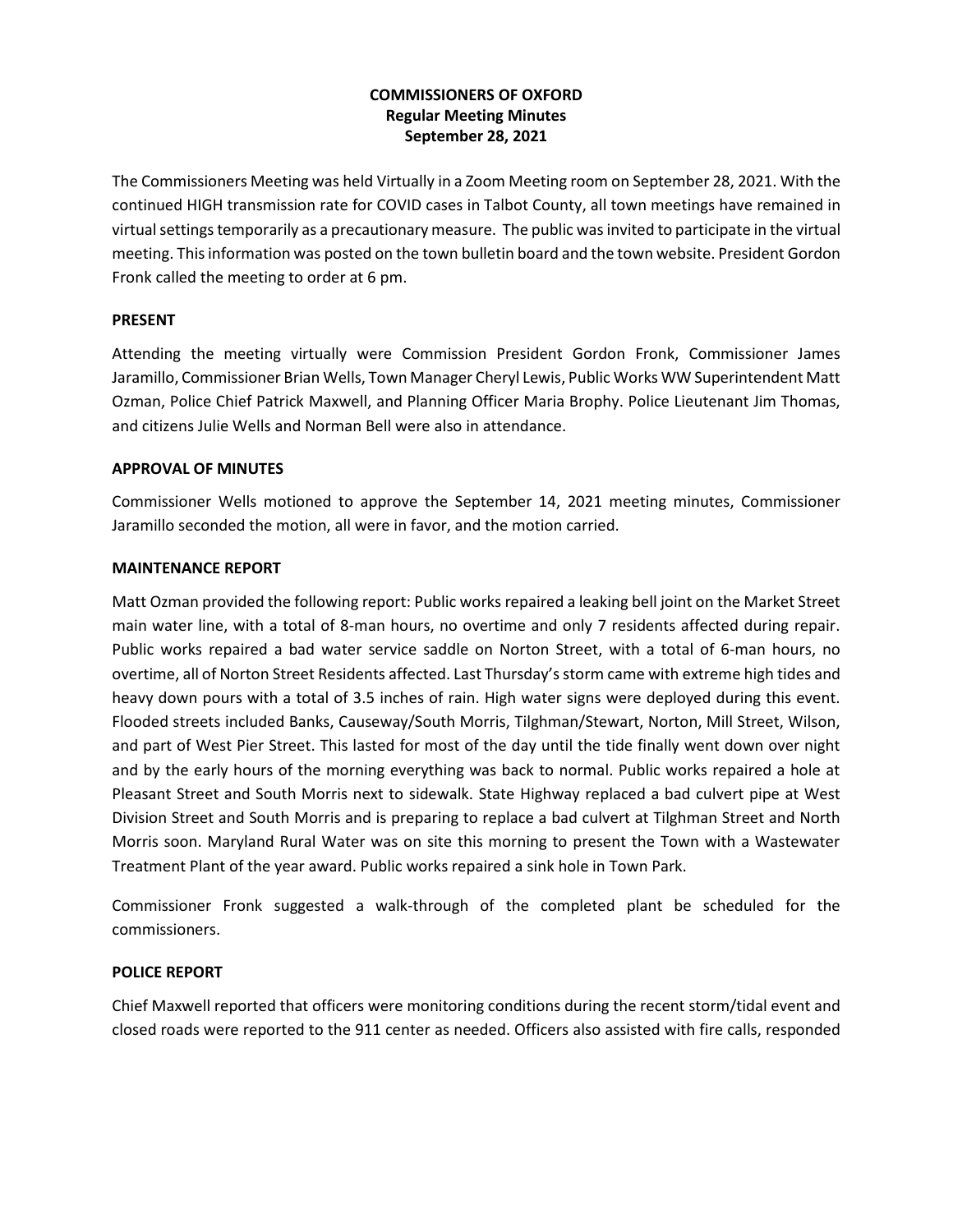to check the welfare requests, and assisted other agencies. The road rally went off with no hitches, as did the last regatta.

## **FIRE COMPANY**

Lewis presented the following Fire Company Report as provided by Graham Norbury for the period 9/15/21 thru 9/28/21. Fire/Rescue: 4 calls : 3 first-due including mower fire on Bachelors Point Rd, 1 mutual aid for barn fire on Matthewstown Road, 74 miles traveled, 34 hours worked, and 38 member responses. EMS: 5 calls: 3 medical patients transported, 1 call transferred to Talbot EMS, 1 cardiac arrest with no transport, 94 miles traveled, 17 hours worked, and 18 member responses.

Congestion at area hospitals is lengthening call duration especially when we are required to transport to Cambridge. Dorchester General Hospital is due to close its Emergency Room soon and transfer to a new free-standing Emergency Room in Cambridge Plaza. Unfortunately, this is unlikely to alleviate any of the congestion since the overall staffing level will remain unchanged. Ambulance replacement fundraising has reached 70% of its goal. 3 potential vendors are under consideration. Last Sunday Oxford Fire Company members participated in a County-wide "Water Supply Officer" training seminar hosted at St Michaels Fire Department. Unfortunately, we have made the decision to cancel the October Breakfast due to continuing COVID spike across the region.

Lewis provided an update on the COVID, including the most recent Epidemiology update as provided by the Talbot County Health Officer. Talbot County remains at the High Transmission level.

## **UNFINISHED BUSINESS**

Resolution 2117 Oxford 2022 Adverse Weather Emergency Operations Plan, updating the 2007 Plan, was introduced at the last Commissioners meeting. Lewis noted that it was posted on the town website and both the Fire Chief and the Talbot County Emergency Planner had reviewed it for consistency. Commissioner Fronk motioned to adopt Resolution 2117, Commissioner Wells seconded the motion, all were in favor, and the motion carried.

## **NEW BUSINESS**

President Fronk presented Resolution 2118 recognizing James Thomas'sservice to the Oxford community. Commissioner Wells read the resolution aloud. All commended Jim on his dedication and thanked him for his service. Commissioner Wells motioned to approve Resolution 2118, Commissioner Jaramillo seconded the motion, all were in favor, and the motion carried.

Manager Lewis provided a brief overview of the town's efforts over the last 10 years in a PowerPoint presentation on Green Infrastructure, noting this information would be included in the future Community Resilience Committee document collection. Lewis also reviewed the changes to the FEMA Flood Insurance Program, referred to as Rating 2.0, noting policies would now be rated by risk similar to all other types of insurance and also that Rating 2.0 includes extending the CRS discount to all polices within the incorporated boundaries. Prior to this change the discount only applied to policies within the Special Hazard Flood Area.